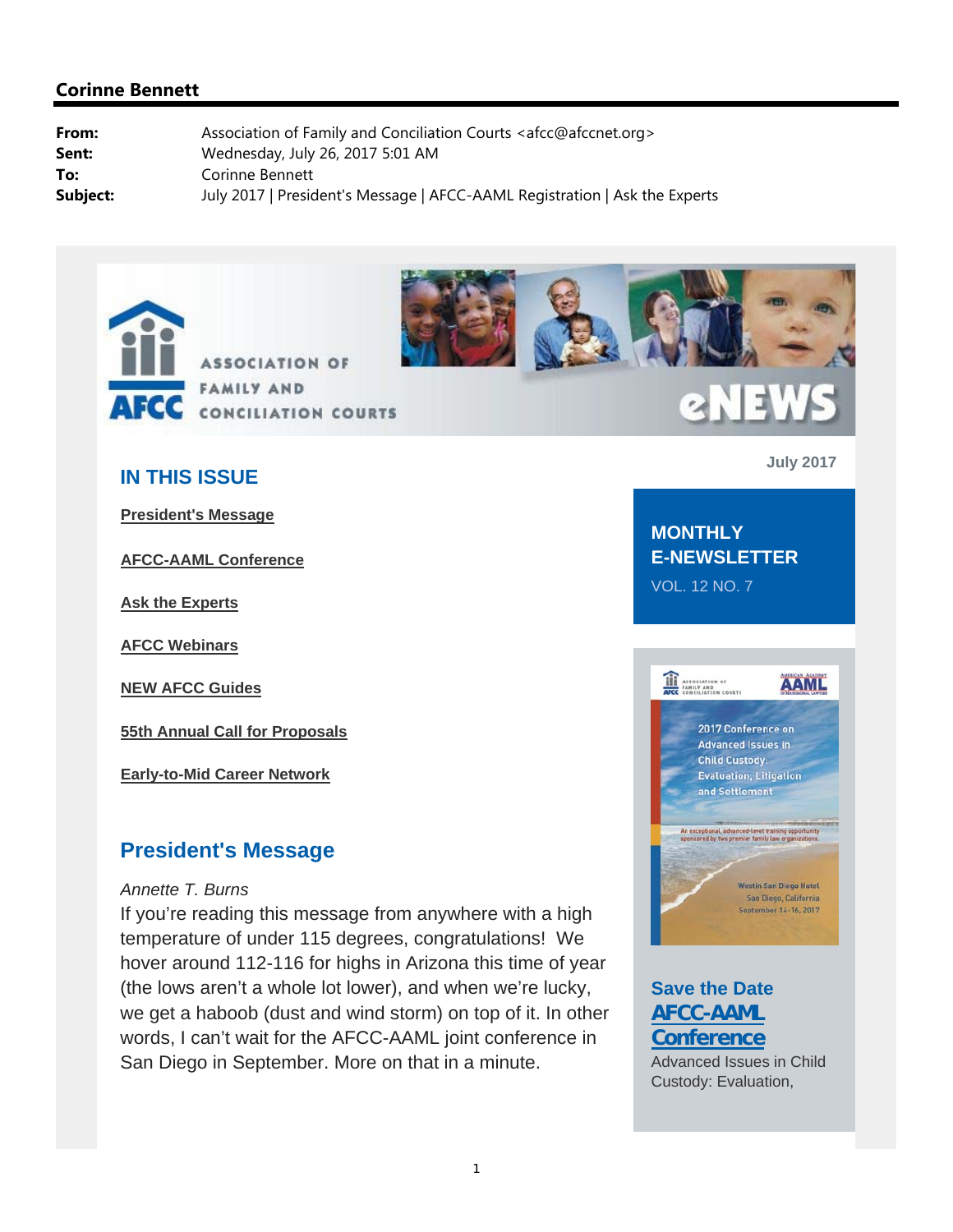# **Member Profile: Annette T. Burns**

Annette was admitted to the State Bar of Arizona in 1984 and is certified as a Family Law Specialist. She practiced general law for two years, doing medical malpractice defense, personal injury and commercial litigation and leases. She gravitated toward family law because she "didn't hate it the way some people did." She is glad for that decision, as she now loves her practice, which is solely family law.

Read more

# **AFCC-AAML Conference Registration Now Open**

*Advanced Issues in Child Custody: Evaluation, Litigation and Settlement*  September 14-16, 2017 Westin San Diego



Don't miss out on an exceptional, advanced-level training opportunity sponsored by two premier family law organizations. Register now! Make sure

you book a hotel room, the room block is currently 85% full. Exhibit space for this conference is sold out. For questions, please contact Corinne Bennett.

Read the brochure

# **Ask the Experts: Should Lawyer-Mediators Be Permitted to Draft Settlement Documents in Family Cases?**

*Michael J. Dwyer and Susan Hansen*

Our answer is a resounding "yes"! They can in Wisconsin. Here's why. In January, 2017 the Wisconsin Supreme

Litigation and Settlement September 14-16, 2017 Westin San Diego San Diego, California

# **AFCC Regional Conference**

Beneath the Surface of High Conflict and Troubled Families November 2-4, 2017 Hyatt Regency Milwaukee Milwaukee, Wisconsin

# **AFCC Chapter Conferences**

**Australia Chapter Annual Conference**  Decisions! Decisions! Decisions! August 17, 2017

Crown Conference Center Melbourn, Australia

#### **Florida Chapter Annual**

**Conference**  Serving Families in Transition: Educate, Inspire, and Empower September 25-27, 2017 The FL Hotel & Conference Center at the FL Mall Orlando, Florida

**Indiana Chapter Annual Conference**

Advanced Issues and New Approaches in Working with High-Conflict Families September 29, 2017 Chateau Thomas Winery Plainfield, Indiana

#### **Colorado Chapter**

**Annual Conference**  October 13-15, 2017 Breckenridge, Colorado

**Ontario Chapter Annual**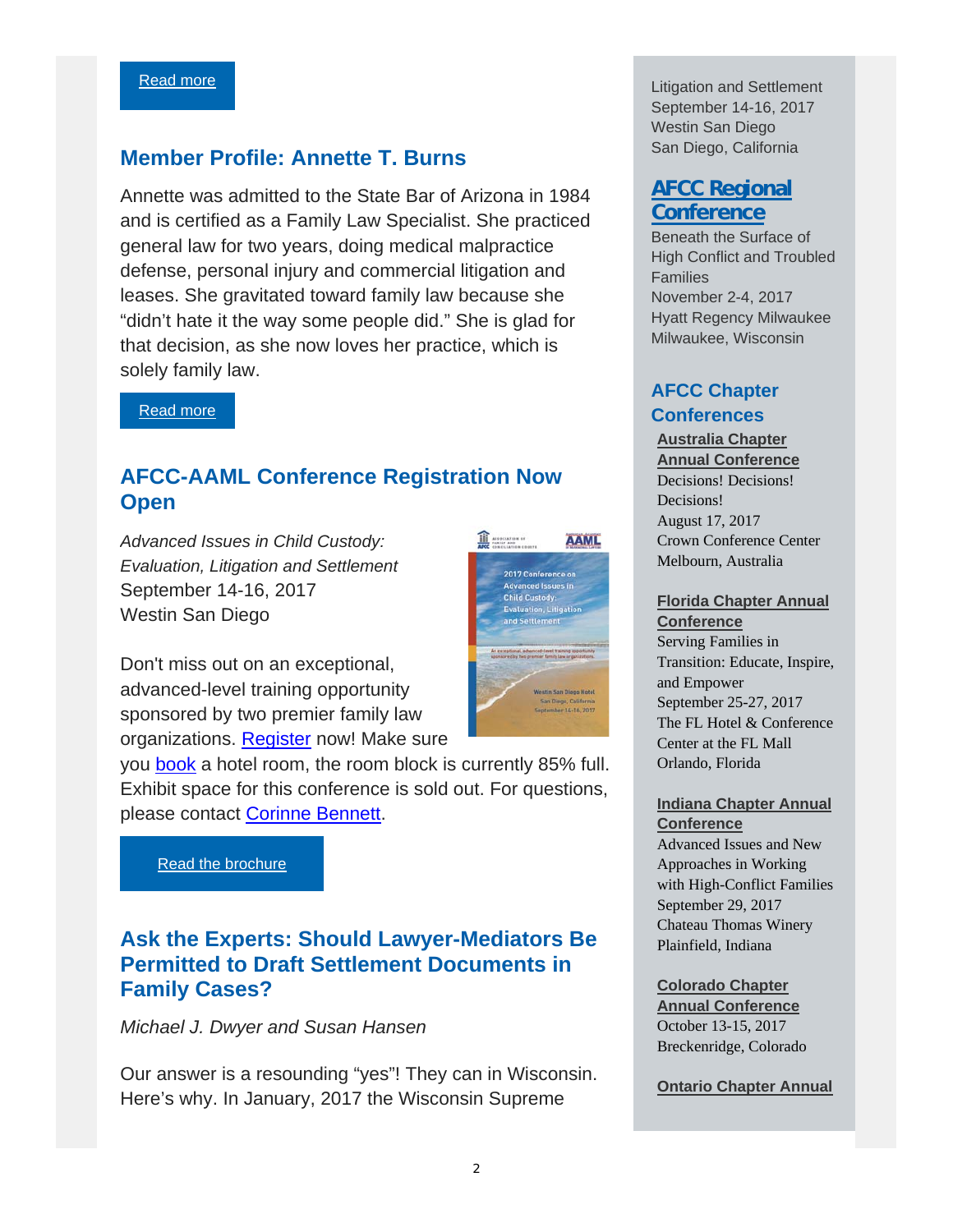Court approved an amendment to the Wisconsin Rules of Professional Conduct for Attorneys permitting a lawyermediator who assists parties in reaching agreements in family cases to draft the legal documents needed to implement agreements reached in mediation. We were members of the committee that proposed the rule. This trend-setting change is a positive step forward in supporting a mediation process that will benefit courts, the legal profession and, most importantly, the parties themselves, in particular those who are self-represented.

Read more

# **AFCC Webinar Corner**



Register now for next month's webinar: Stepfamily Dynamics Ann Ordway, PhD, JD August 16, 2017 1:00pm Eastern

If you missed this month's webinar, Parent Child Contact Problems: More

News You Can Use II, members may access the recording for free through the Member Center of the AFCC website.

Register now

# **NEW AFCC Guides**

The AFCC **Access to Family Court Services Task Force** has created a series of free online guides for selfrepresented litigants and family court professionals who work with them.



**A Practical Guide for Attorneys Opposing Self-Represented Litigants in Family Court**, by Annette T. Burns **Working With Pro-Se Litigants: A Guide for Family Court Bench Officers**, by Hon. Mark Juhas **A Guide for Family Mediators: Working with Self-Represented Litigants**, by Andrea Clark and Kelly Browe **Olson** 

#### **Conference**

Breaking Down Barriers: Targeting Resources to Meet Families Needs October 19-20, 2017 Toronto Reference Library Toronto, Ontario

### **Arizona Chapter Annual**

**Conference**  January 26-28, 2018 Hilton Sedona Resort Sedona, Arizona

#### **EDITOR:** Leslye Hunter **lhunter@afccnet.org**

**ASSOCIATE EDITOR:**

Corinne Bennett **cbennett@afccnet.org**



**afccnet.org**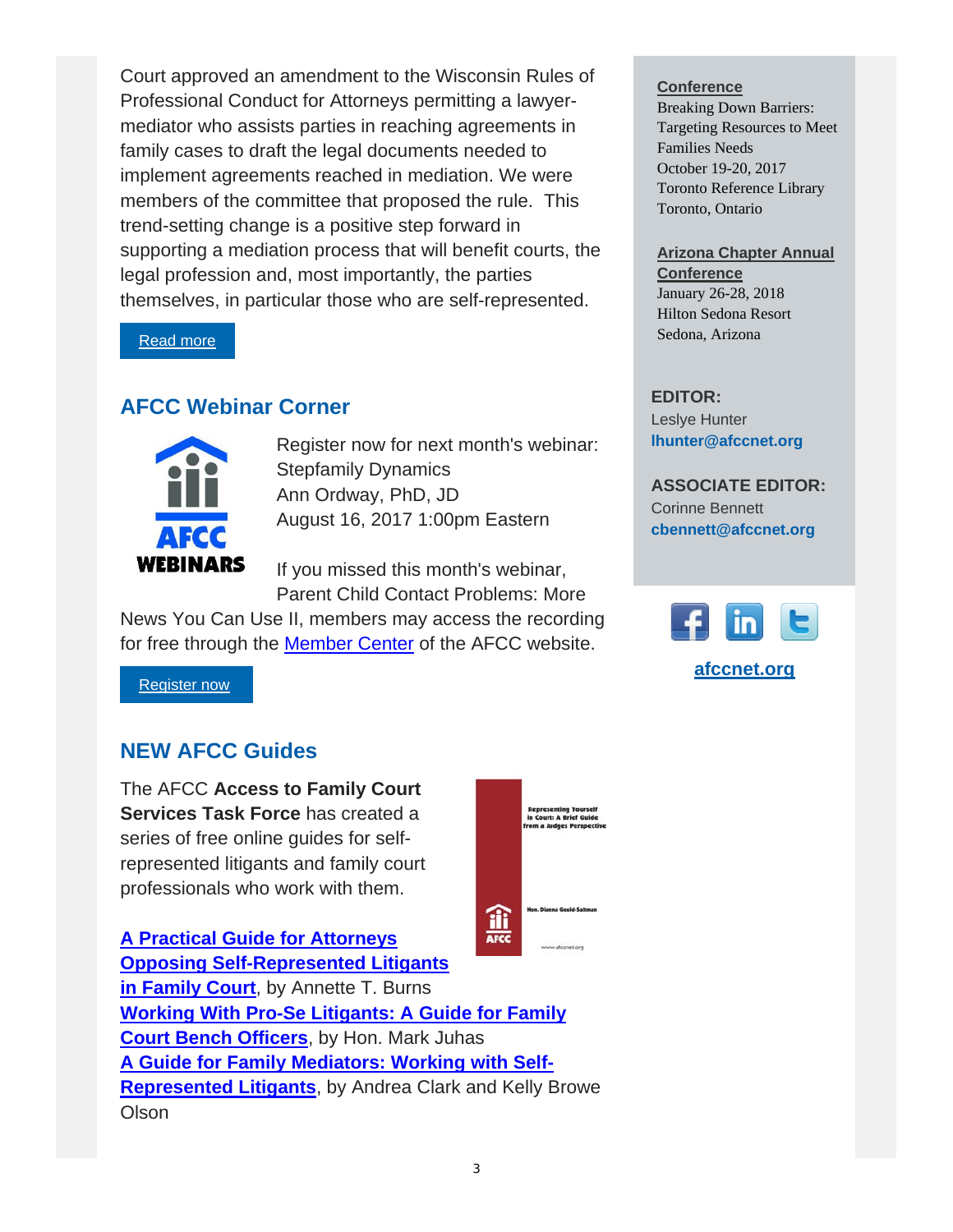**Representing Yourself in Court: A Brief Guide from a Judge's Perspective**, by Hon. Dianna Gould-Saltman **A Brief Guide to Family Mediation for Parents who are Self-Represented, by C. Eileen Pruett** 

*Special thanks to Judge Nancy Katz (ret.), Cookie Levitz, Joan Colen, Tom Weber, John Greacen, and Natalie Knowlton for their contributions to this project.*

See the Guides

# **Submit a Proposal to Present at the 55th Annual Conference**

*Compassionate Family Court Systems: The Role of Trauma-Informed Jurisprudence* June 6-9, 2018 Washington Hilton DC, Washington, DC

AFCC is accepting proposals for 90-minute workshop sessions through October 2, 2017. The conference theme will explore ways to balance upholding the rule of law and exercising compassion in the family court system.

View the Call for Proposals

# **Early-to-Mid Career Network Update**

The AFCC E2M Networking Group has a Facebook group! Join today to engage in discussion on hot topic issues in the field, network with others, and exchange resources.

**Join the Group** 

# **In Memorium Douglas Darnall**

Dr. Douglas Darnall, who passed away on July 19th, was a colleague, co-author and friend to many AFCC members. He was a multi-talented diamond in the rough whose compassion knew no bounds. Always controversial in his approach and his opinions, he served his clients, his employees, his community and his profession with boundless energy, with continual questioning about the efficacy of the process and with a wry sense of humor. A devoted husband, father and grandfather, he put family first. His presence will be missed.

# **AFCC Chapter News**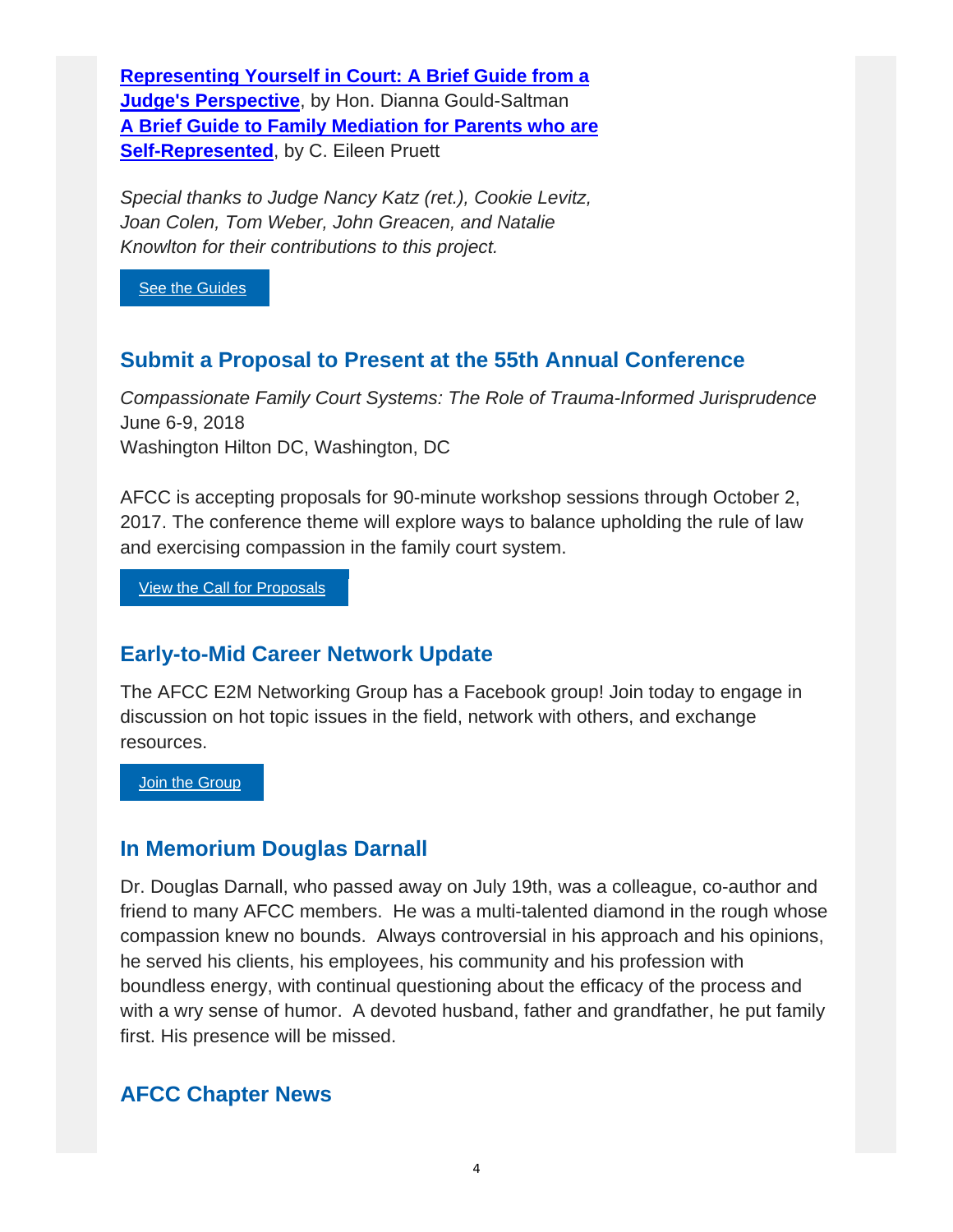

Meet Patricia Brady, President of the **Massachusetts Chapter**

Read more

# **AFCC Chapter News**



Meet Victoria Brenner, President of the **Minnesota Chapter**

Read more



Meet Eileen Pruett, President of the **Ohio Chapter**

Read more



 Meet Frances Fontana, President of the **Colorado Chapter**



**Association of Family and Conciliation Courts (AFCC)** 6525 Grand Teton Plaza, Madison, WI 53719 (608) 664-3750

**Unsubscribe** 

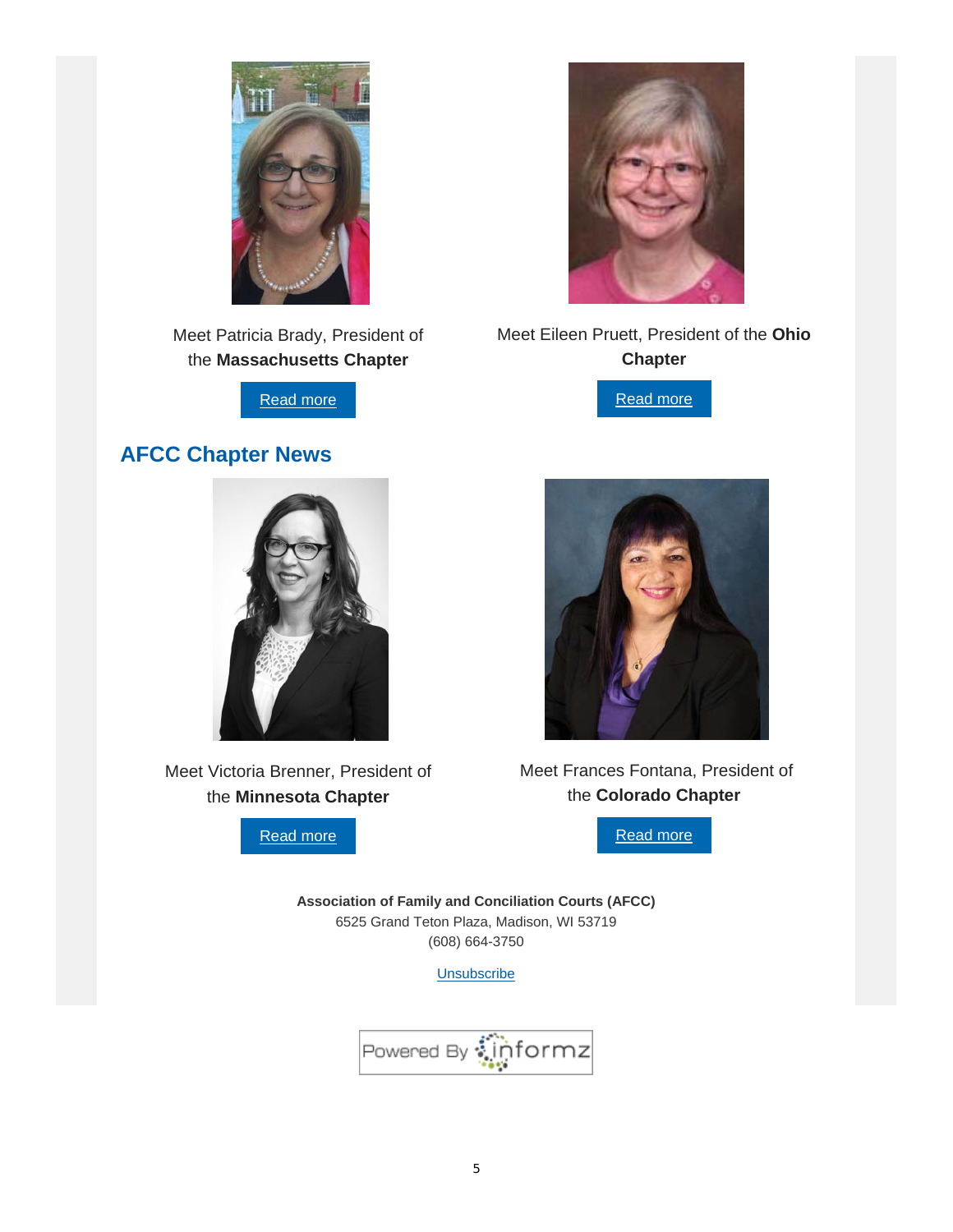

VOL. 12 NO. 7 JULY 2017



**President's Message** *Annette T. Burns, JD Phoenix, Arizona*

If you're reading this message from anywhere with a high temperature of under 115 degrees, congratulations! We hover around 112-116 for highs in Arizona this time of year (the lows aren't a whole lot lower), and when we're lucky, we get a haboob (dust and wind storm) on top of it. In other words, I can't wait for the AFCC-AAML joint conference in San Diego in September. More on that in a minute.

Despite its tough living for four months every year, I have the State of Arizona to thank for introducing me to AFCC back in the mid-90's. I was asked to present at one of the first Arizona AFCC conferences I attended, and it was a point-counterpoint on the issue of relocation. I was assigned the sorry duty of representing the client who wanted to move out of state with minor children, and not even for a very good reason. At the time, and because I'm an attorney, I thought arguments about relocation all centered around case law, which was incredibly sparse. I had no idea about the resources in the form of research and studies on relocation and its effect on children and parents. If only I'd had back then the benefit of a workshop like "Relocation: What Have We Learned Since the LaMusga Decision in 2004?" (That's a shameless plug for one of the workshops at the September AFCC-AAML conference in San Diego.)

But now I know. Whatever problem arises in court, with a client, or during any of the countless meetings we all attend, the first resource I grab is usually one with AFCC in the URL or on the cover. If you haven't visited AFCC's online Resource Center (at [www.afccnet.org\)](http://www.afccnet.org/) recently, you'll be amazed at the resources—almost entirely free available there. In the Center for Excellence in Family Court Practice, you'll find Task Force reports and resources covering every topic from Intimate Partner Violence to the Future of Mediation. At the Practice Guidelines and Standards tab, you'll find Guidelines and Model Standards covering court-involved therapy, elder coordination, brief focused assessments, parenting coordination, and much more.

Arizona AFCC also was my point of introduction to AFCC Past President Marsha Kline Pruett, when Marsha was a keynote speaker for an Arizona Chapter conference back in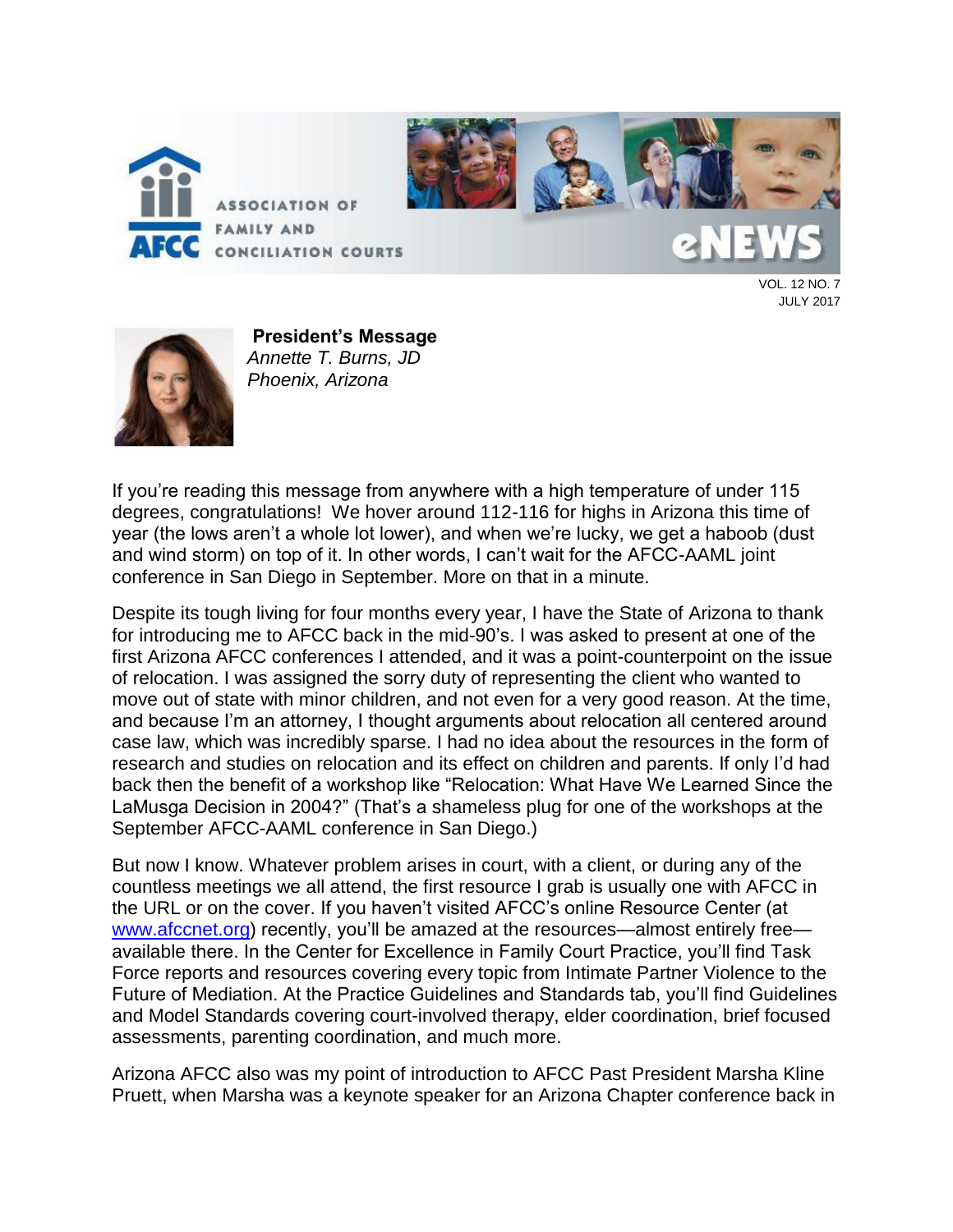2005. I'm so blessed to have the opportunity to work with her over the last few years as she became president and kept me under her kind wing. Getting to know Marsha and other members of AFCC leadership is a tremendous perk of this job.

What am I looking forward to the most during this year as President of AFCC? Probably the chance to meet people from all over the US and the world who are interested in and supportive of everything AFCC stands for. At the AFCC Annual Conference in Boston last month, I had the opportunity to meet AFCC supporters from England, Ireland, Sweden, Italy, Germany, the Netherlands, Canada, Australia, and the U.S. Virgin Islands (I spoke with a few Americans too). I hope for more of the same in San Diego, and in Milwaukee at the Regional Conference in November.

Finally, more on the AFCC-AAML joint conference on Advanced Issues in Child Custody. It will be held at the Westin San Diego downtown, September 14-16, and the lineup of workshops and presenters is outstanding. As a Fellow of AAML as well as an AFCC member, it's exciting for me to see these two great organizations working together. Many thanks to AFCC former President Arnie Shienvold and AFCC Vice President Matt Sullivan for their work on AFCC's behalf on this conference.

I can't close this message without huge thanks to all the AFCC presidents who came before me. I've had the unbelievable opportunity to watch all the past presidents back to the year 2000 handle this position in their own inimitable ways. I won't try to list everyone, but I've asked if this photo of a small part of the President's Gavel can be inserted, as this sits proudly in my office now.



Thanks to everyone who read this far, and I look forward to a great year working with everyone.

Annette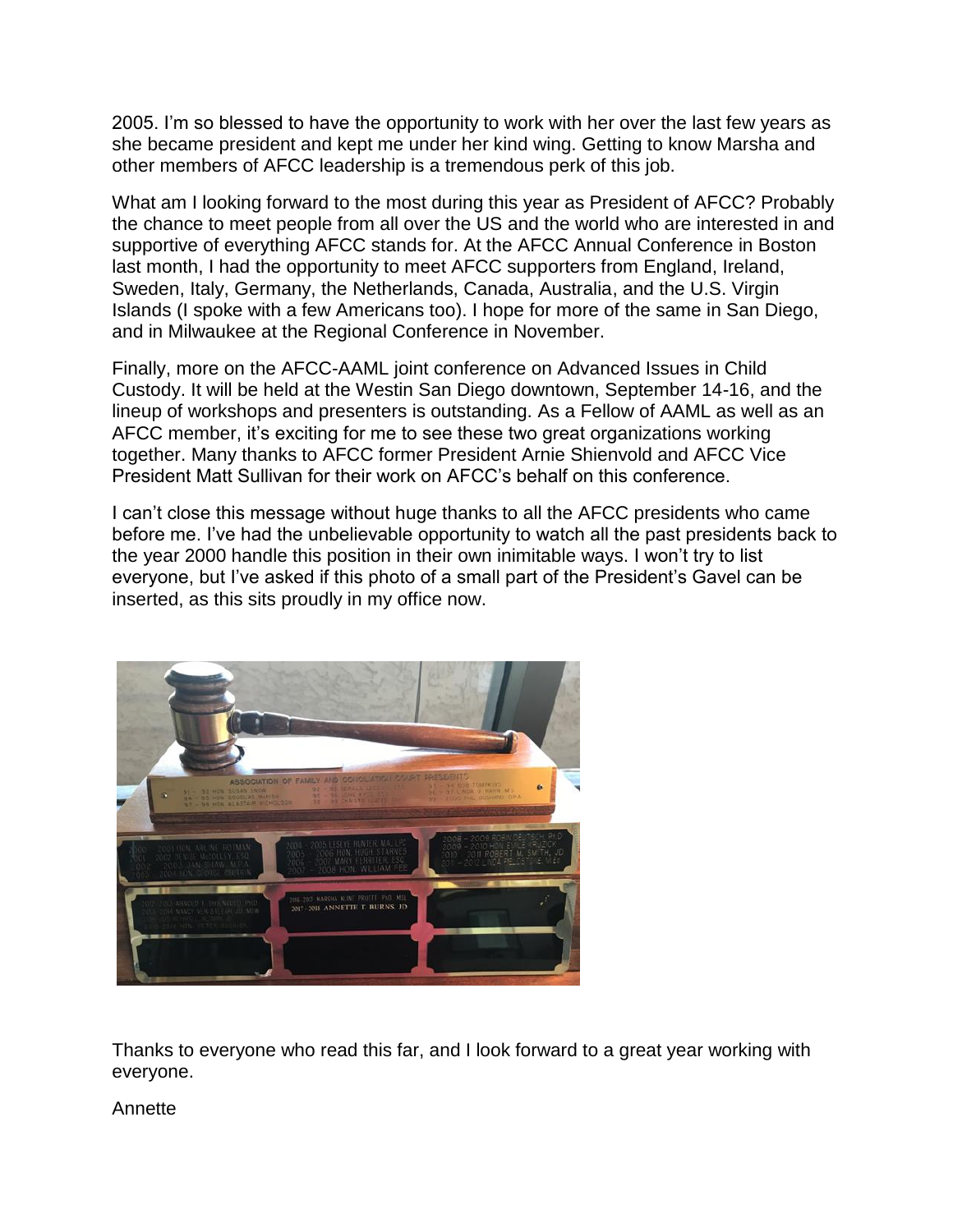

**Member Profile: Annette T. Burns, JD**

VOL. 12 NO. 7 July 2017



Annette was admitted to the State Bar of Arizona in 1984 and is certified as a Family Law Specialist. She practiced general law for two years, doing medical malpractice defense, personal injury and commercial litigation and leases. She gravitated toward family law because she "didn't hate it the way some people did." She is glad for that decision, as she now loves her practice, which is solely family law. She has had a solo practice since 1996, offering mediation, special master services, and parenting coordination by stipulation of the parties. Fully two-thirds of her practice is dispute resolution and settlement.

Annette served as a judge pro tem in the Maricopa County Superior Court from 1992- 2005. She is a Fellow of the American Academy of Matrimonial Lawyers (AAML) and a past president of both the Arizona Chapter of AFCC and the Arizona Chapter of AAML. She served on the Arizona Supreme Court Committee that created the Arizona Family Law Rules in 2005, and coauthored the Arizona Family Law Rules Handbook for Thompson West publications. She serves on the State Bar committees that review the family law rules and certify specialists in family law and was selected in Arizona's Top 25 Women Attorneys by Super Lawyers in 2013 and 2014.

The parenting coordination process is of particular interest to Annette, and she has appointed an AFCC Task Force to review and revise the 2005 AFCC Guidelines to reflect current practice and policy. AFCC chapters also hold a special place in Annette's heart, as the Arizona Chapter was her first introduction to AFCC and she has come up through the chapter ranks to become president of the international AFCC.

Annette is also a social media queen (as her Facebook friends will attest), posting her pithy and funny status frequently. Friends can always tell where she is eating her meals as she checks in around the country! She also writes a blog on legal and social issues: [Hey Annette!](http://heyannette.com/blog/)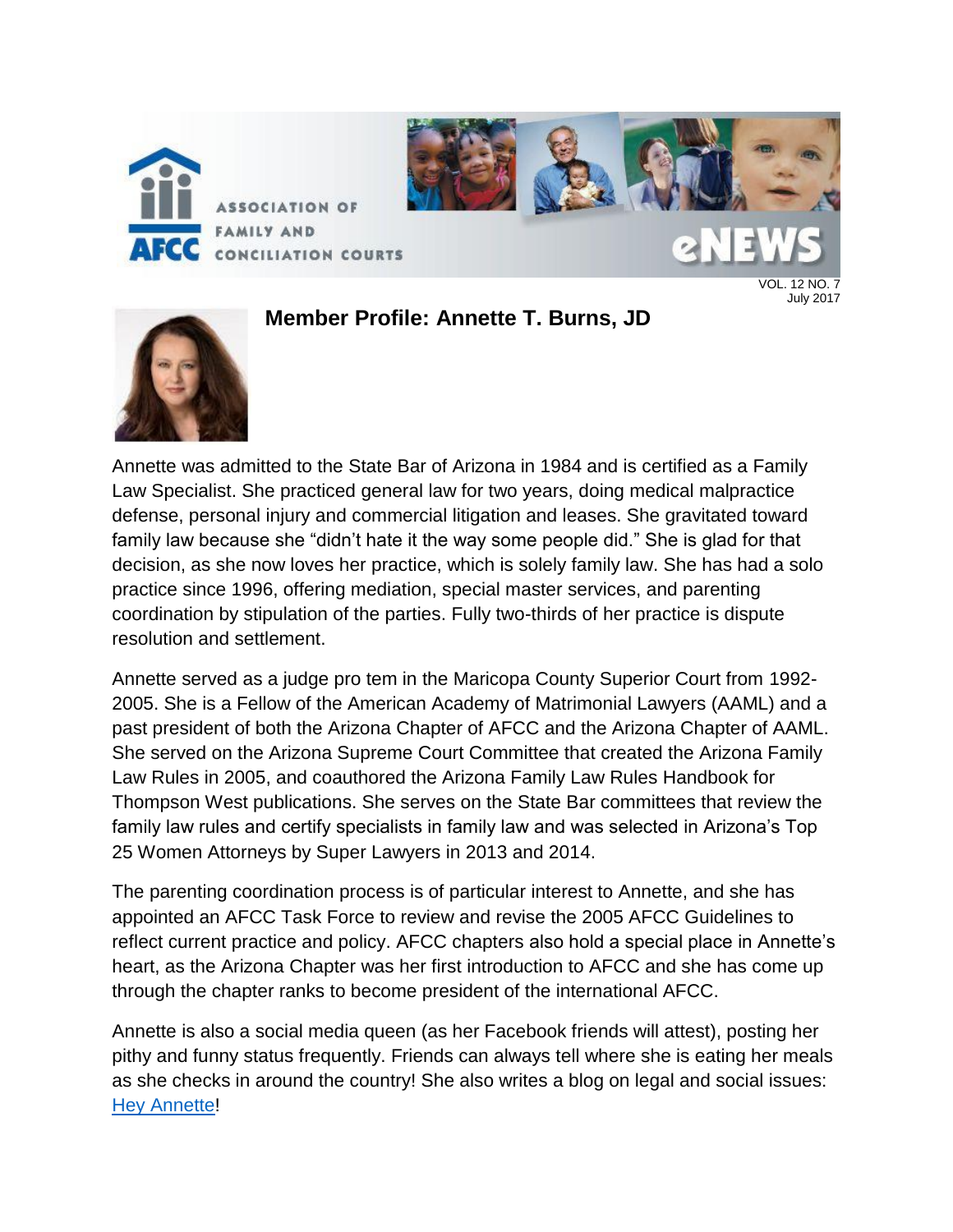If you read Annette's President's Message in this eNEWS issue, you will hear her voice. She is unassuming and friendly and for all of her successes, remains a farm girl at heart. Indeed, Annette drives a full size pickup truck, has three large Maine Coon cats, is a true Parrothead (Jimmy Buffet fan), an avid reader (is a member of two book clubs), and loves going to horseraces. She has attended the Kentucky Derby and would like to go to the Breeder's Cup, but as proof of her dedication to AFCC (whose conferences are at the same time as these events), she will have to wait until after retirement to attend those races again.

Annette remembers her first AFCC annual conference in Chicago in 2001, and how she felt welcomed by some of the Arizona people she knew. She was hooked and has been involved with the international AFCC since that time. She hopes that, if you have never attended an AFCC conference, you will make the effort to come to San Diego, CA in September 2017, Milwaukee, WI in November 2017, or Washington, DC in June, 2018 and introduce yourself. "You will find yourself welcomed into an amazing group of professionals who are willing and anxious to share their knowledge and experience."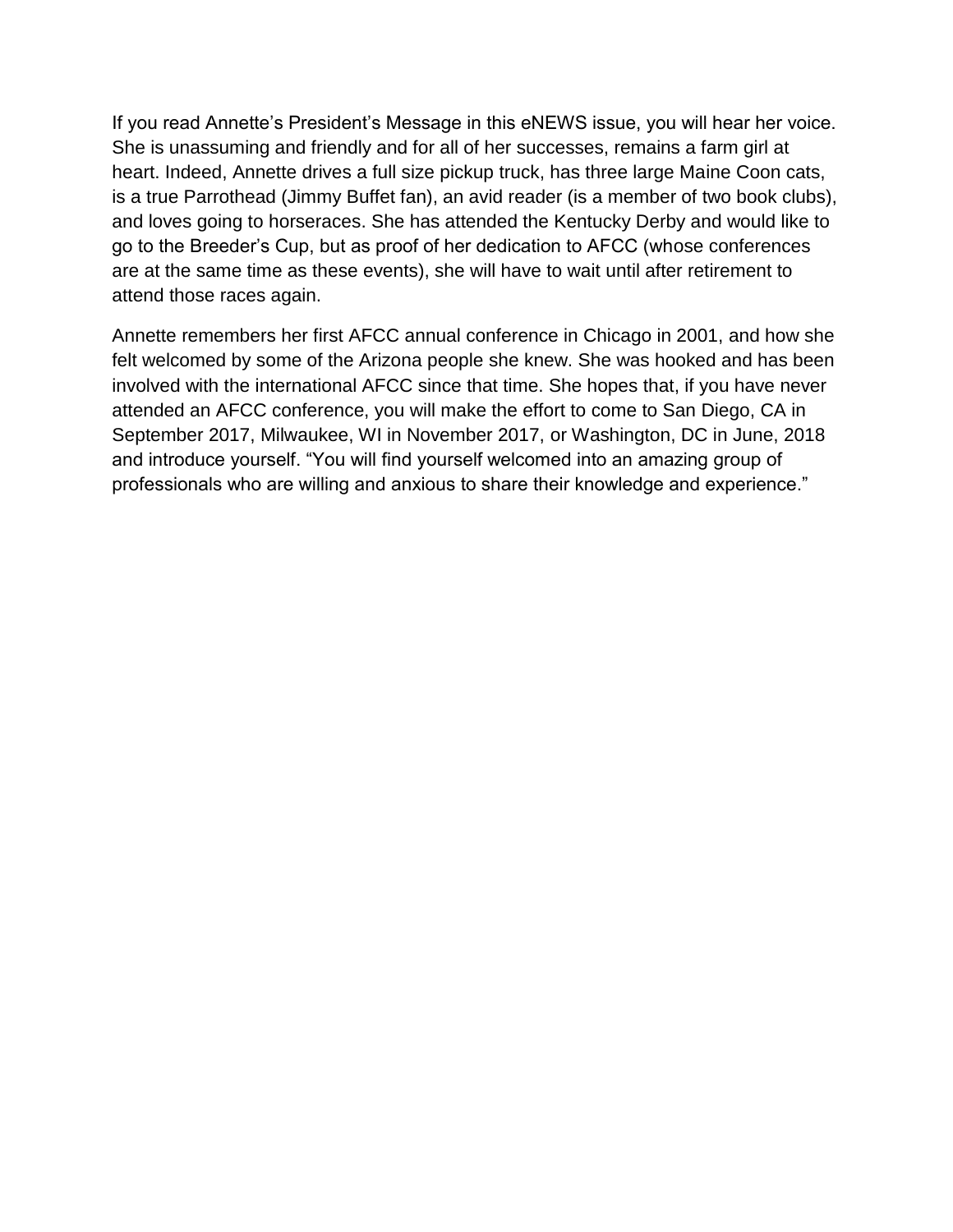

VOL. 12 NO. 7 JULY 2017

# **Ask the Experts**: **Should Lawyer-Mediators Be Permitted to Draft Settlement Documents in Family Cases?**

*Michael J. Dwyer and Susan Hansen*

Our answer is a resounding "Yes"! They can in Wisconsin. Here's why. In January, 2017 the Wisconsin Supreme Court approved an amendment to the [Wisconsin Rules of Professional Conduct for Attorneys](file://///afccfile01/common/eNEWS/2017/2017_07_July/Mediator%20Drafting%20Rule%20and%20applicable%20SCRs.pdf) permitting a lawyer-mediator who assists parties in reaching agreements in family cases to draft the legal documents needed to implement agreements reached in mediation. We were members of the committee that proposed the rule. This trend-setting change is a positive step forward in supporting a mediation process that will benefit courts, the legal profession and, most importantly, the parties themselves, in particular those who are selfrepresented.

The rule requires that the lawyer maintain neutrality throughout the process and obtain informed, written consent from the parties. Minimum requirements include an explanation of the limits of the lawyer's role, that the lawyer does not represent either party, that the lawyer cannot give legal advice or advocate on behalf of either party, and the desirability of seeking independent legal advice before signing any such documents. The rule requires the lawyer to act diligently and competently. It requires that the lawyer's role be disclosed on any document prepared pursuant to the rule. It permits the lawyer to file the documents with the court, but not appear in court

In recent years, both the nature of families and the practice of family law have changed dramatically. One significant change is the recognition that an adversarial process is not appropriate for the resolution of most family disputes and can harm all involved, including the children. This is reflected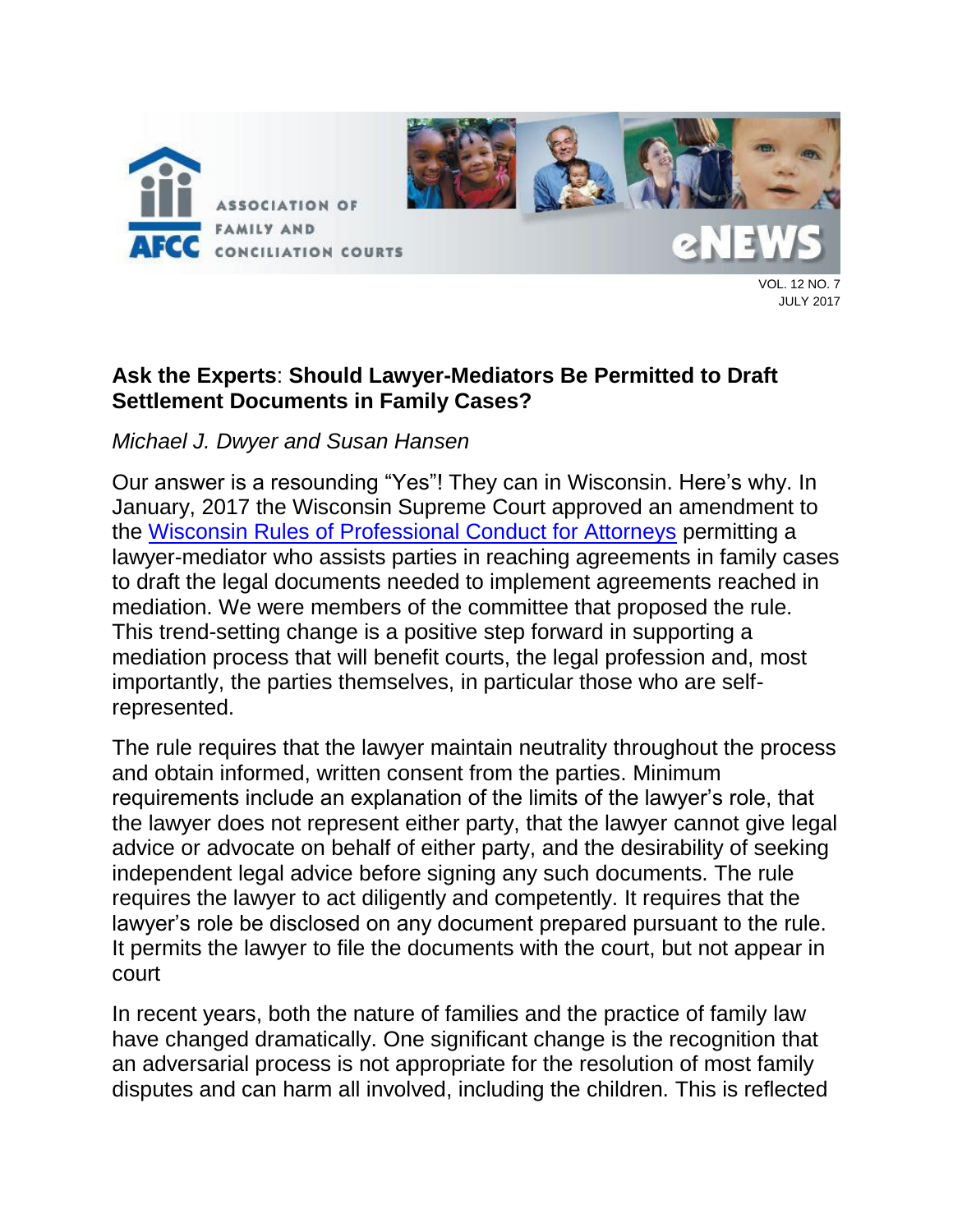by the near universal requirement that parents attempt to resolve custody and parenting issues by mediation and the rise of the practice of mediation. An additional change is the ever-increasing numbers of self-represented parties, estimated 70% in Wisconsin.

The rise of self-representation presents major challenges to the courts who must adapt a system designed to function with lawyers to the reality that most participants are not represented. It also reflects a failure of the legal profession to develop a delivery system that parties value and will use. This rule evolved out of an effort by the Wisconsin Supreme Court to address that need.

Self-represented parties need access to information about family law and the court process and help preparing the documents required to complete that process. Many states have found drafting by lawyer mediators an impermissible form of joint representation. The innovation of the Wisconsin rule is the recognition that a lawyer can provide the legal service of drafting for parties while acting in the role of a neutral, rather than that of an advocate. This change recognizes the new definition of a lawyer as an educator and problem-solver, rather than only a zealous advocate in adversarial proceedings. The rule allows lawyers to provide a valuable legal drafting service for those self-represented parties who need it most.

The implementation of this rule is not without its challenges. There are many lawyers who are so steeped in the adversarial advocacy process that they are simply incapable of operating as a neutral.

In order to ethically function under the rule a lawyer must think and act differently than he or she does when representing a client. This includes assessing for domestic abuse, shifting from advice to education, listening and facilitating the couple's own agreement, and working with child, family, and financial professionals as needed to maximize positive outcomes for families. Making this change will require effort. If the effort is made, the result will be better informed decisions, properly drafted documents, less conflict, and less post judgement confusion and litigation. That benefits everyone.

Drafting Tips:

- 1. Get training and commit to ongoing learning.
- 2. Toss your templates.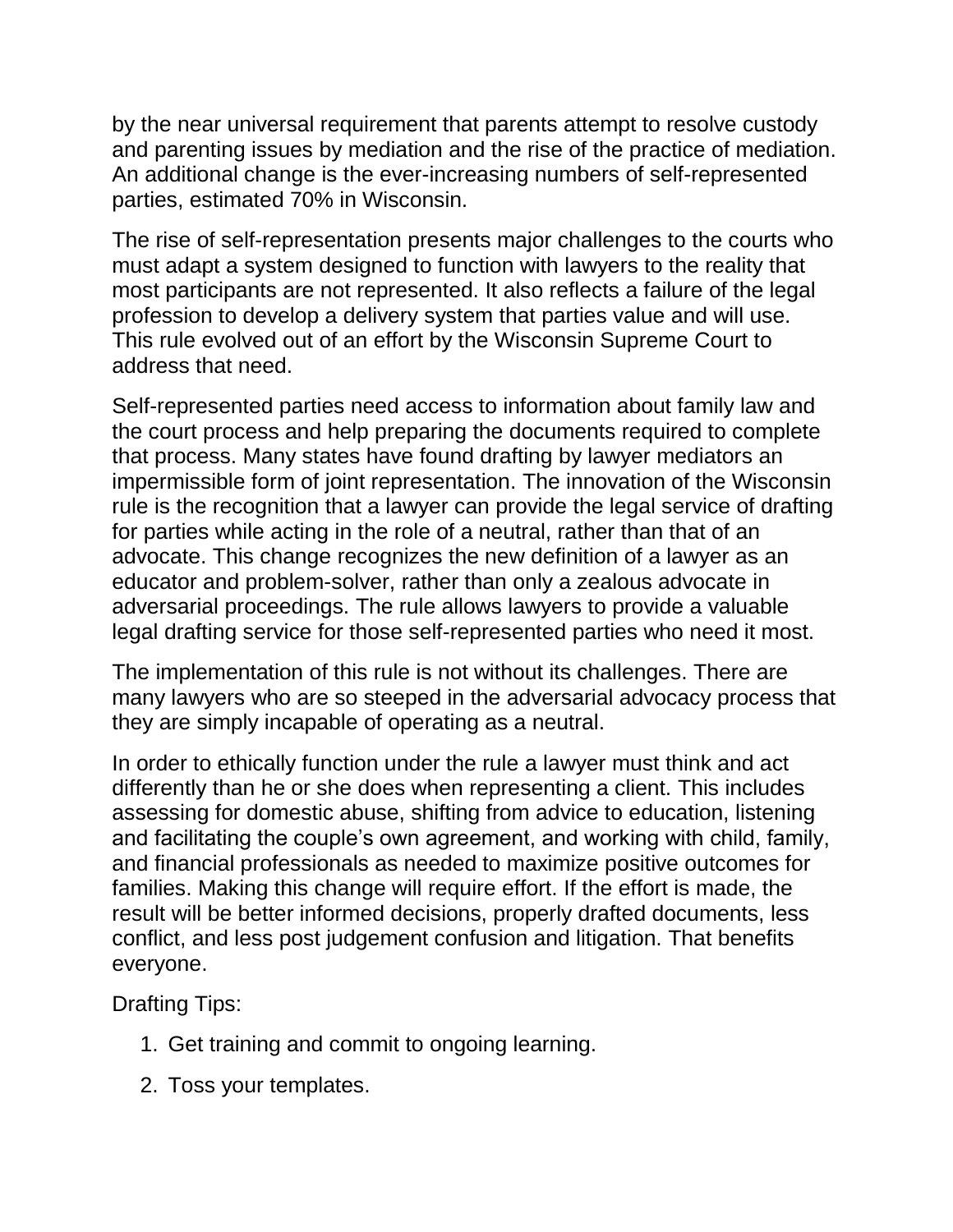- 3. Learn to listen.
- 4. Embrace and model neutrality.
- 5. Avoid legalese—it is their agreement!

*Michael J. Dwyer is presiding judge of the Family Division, Milwaukee Circuit Court. Before joining the bench in 1997, he was a general practitioner in Milwaukee County for more than 20 years. Judge Dwyer has been instrumental in WI rule changes regarding Limited Scope Representation and Lawyer Mediator Drafting.*

*Susan A. Hansen, Marquette 1981, is the co-founder of Family Mediation Center and partner at Hansen & Hildebrand, S.C., Milwaukee WI. She has practiced for more than 30 years in the field of family law. Attorney Hansen has written, presented, and provided training locally and internationally about mediation and collaborative practice.*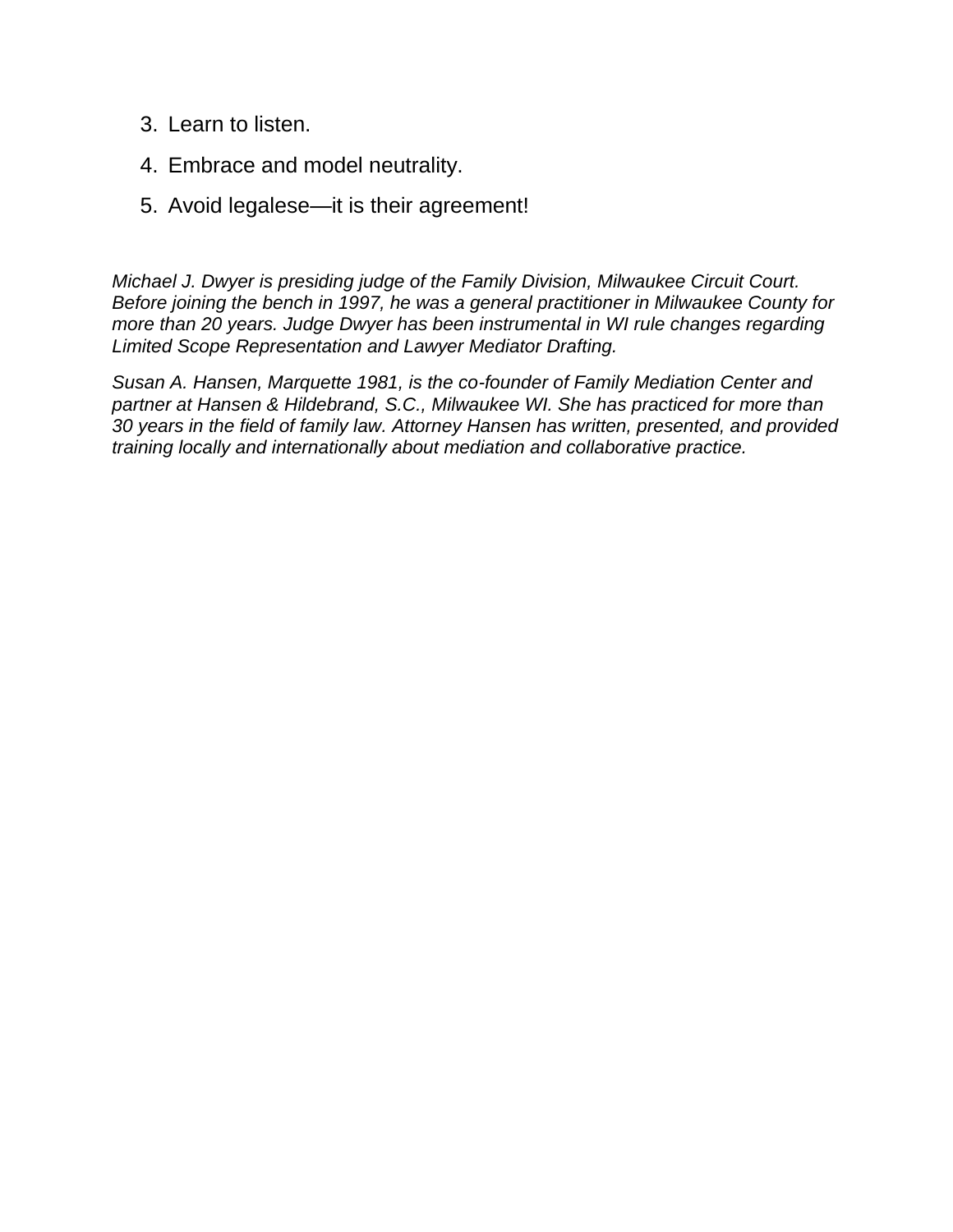

VOL. 12 NO. 7 JULY 2017



### **Meet Patricia Beady, President of the Massachusetts Chapter**

Patricia Brady was elected as the President of the Massachusetts Chapter of the AFCC on June 1, 2017. Pat has served on board as a member for six years, serving as Treasurer and now as President.

Patricia Brady is a Licensed Mental Health Counselor and a Licensed Marriage and Family Therapist. Ms. Brady holds an undergraduate degree, a Bachelor of Science in Human Services from Lesley College in Cambridge Massachusetts, a Master of Science Degree in Human Services with a Clinical Services Major from the University of Massachusetts in Boston, and a Certificate in Child and Family Forensics from the William James College. She has been performing forensic child and family evaluations for over twenty-five years and has a long history in Child Welfare beginning at the Department of Social Services now the Department of Children and Families. Ms. Brady went on to serve as the Program Director, of Adoption Services at MSPCC for five years concurrently building a Private Practice in Medford, where she serves as a Guardian Ad Litem/Parent Coordinator/Evaluator/Expert and Court Investigator.

In January of 2017, Patricia Brady Co-Founded the Center for Achieving Balance for Children and Families. This program is designed to provide resources for children and families, where there are child-parent contact challenges. In addition, the program provides therapeutic support to individuals and families, and supervised parenting time. Patricia Brady was a Consultant at MGH Law and Psychiatry dating back to 2007 and was a Mental Health Supervisor for the Family Connections Program at Children's Hospital for five years, in addition to her private practice work conducting GAL Evaluations for the Probate and Family Courts as well as the Juvenile Court. Over the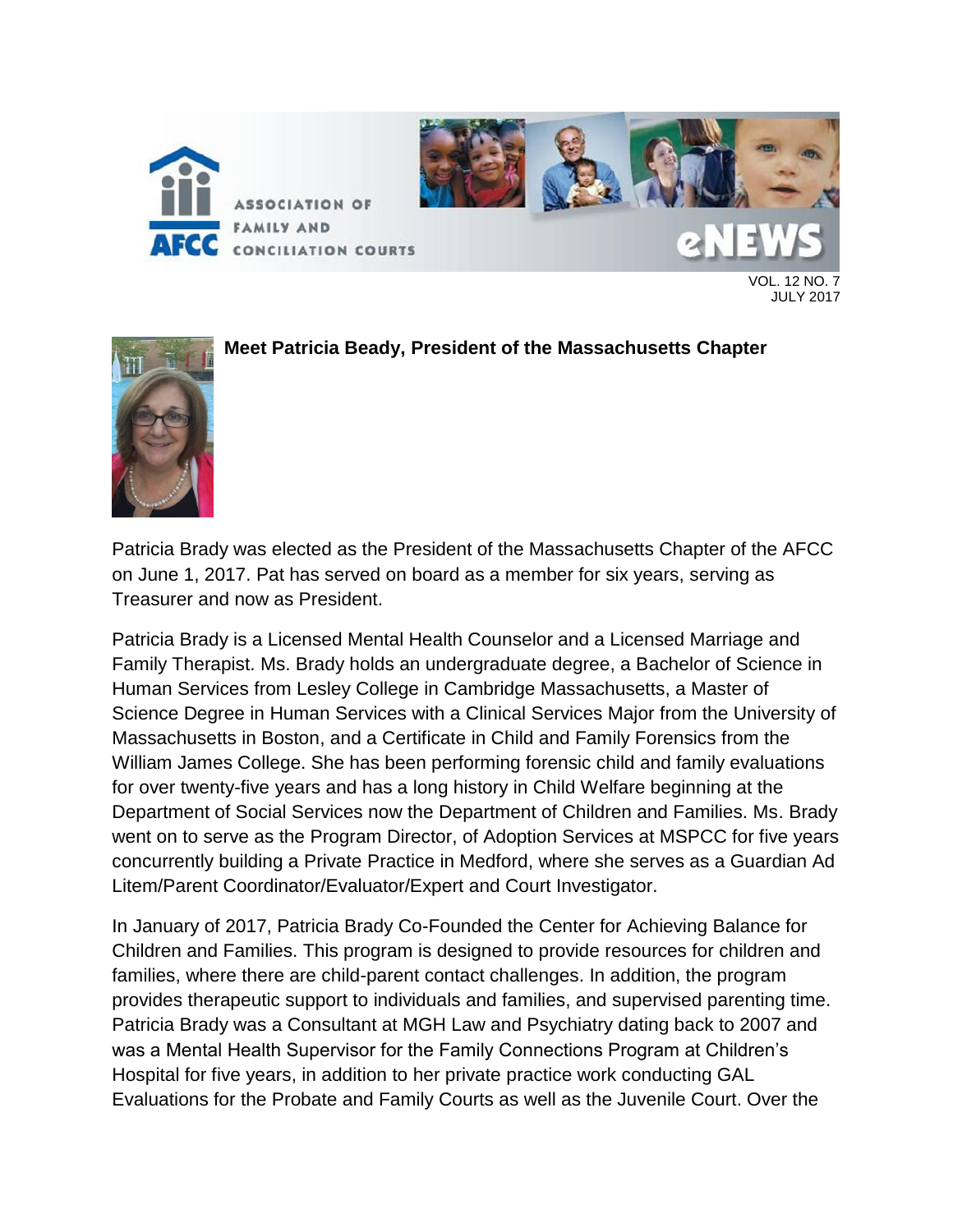course of the preceding twenty-five years, Ms. Brady has spoken at various conferences on the issue of understanding children's needs across development and how they experience adoption differently at different developmental times in their lives. Ms. Brady also has presented at National Conferences on Engaging Families and assisting those facing Adversity and developing Resilience, as well as other Mental Health/Forensic Trainings. In her free time, Pat enjoys time with family, playing with her puppy, travel, music, and local sports.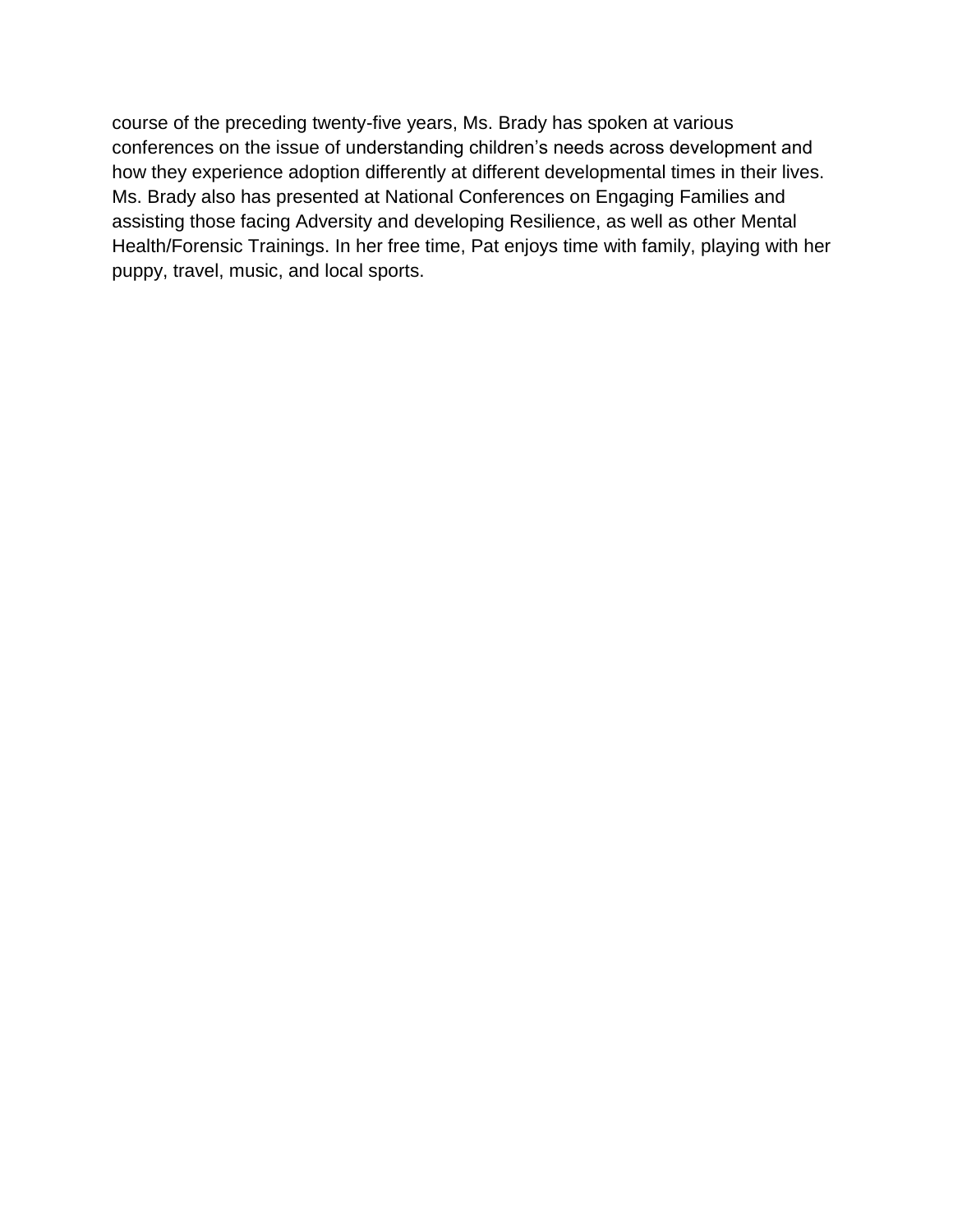

VOL. 12 NO. 7 JULY 2017



### **Meet Eileen Pruett, President of the Ohio Chapter**

Eileen Pruett is a retired mediator, mediation trainer, and program design consultant. Her current work has focused on limited scope representation and developing a Fundamentals of Mediation Curriculum for the Supreme Court of Ohio.

Eileen served as the manager of the Small Claims Division and Dispute Resolution Department for the Franklin County Municipal Court from 2005 – 2015. Eileen also managed the Franklin County Foreclosure Mediation Project (2008 – 2015).

Eileen worked for the Supreme Court of Ohio for 13 years helping establish and maintain court-connected mediation services for Ohio trial and appellate courts.

Eileen has been on the Board of Directors for the Ohio Chapter since it was established in 2014. Eileen has served on the board of the Association of Family and Conciliation Courts (AFCC) and the editorial board of Family and Conciliation Quarterly (Now Family Court Review.) Eileen is a member of the Ohio and Columbus Bar Associations and Foundations. She served as a member Supreme Court Commission on Dispute Resolution from 2013 – 2016. Eileen was a founding board member of Community Mediation Services of Central Ohio.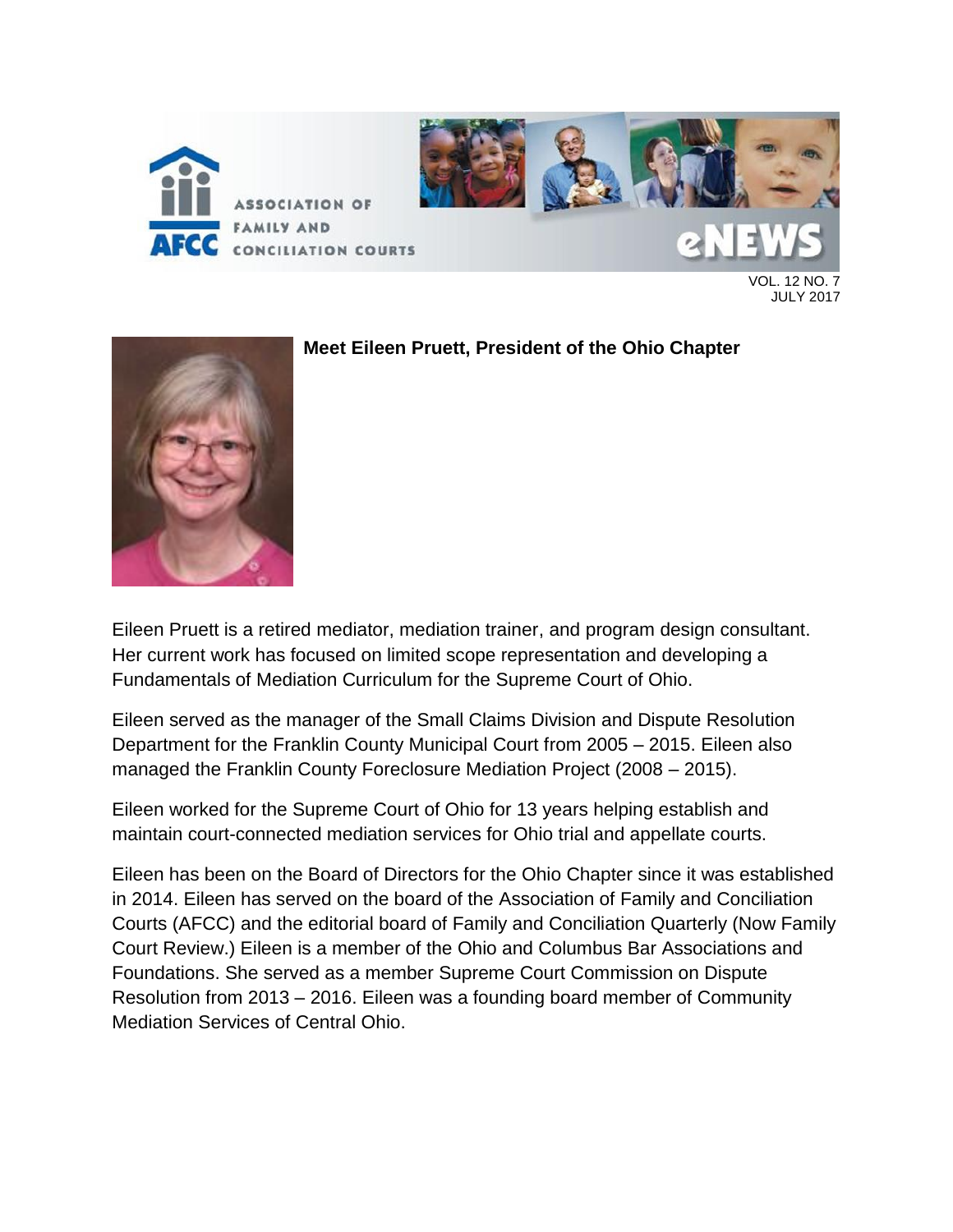Eileen has designed and conducted numerous training programs. She regularly teaches courses for the Supreme Court of Ohio Dispute Resolution Section and the Ohio Judicial College.

Eileen's most recent publication is: Limited Scope Representation: A new Way of Thinking about Accessible Legal Services with Bert Tiger Whitehead in Ohio Lawyer, The Ohio State Bar Association Member Magazine September/October 2016

Eileen is a graduate of Indiana University and The Ohio State University College of Law.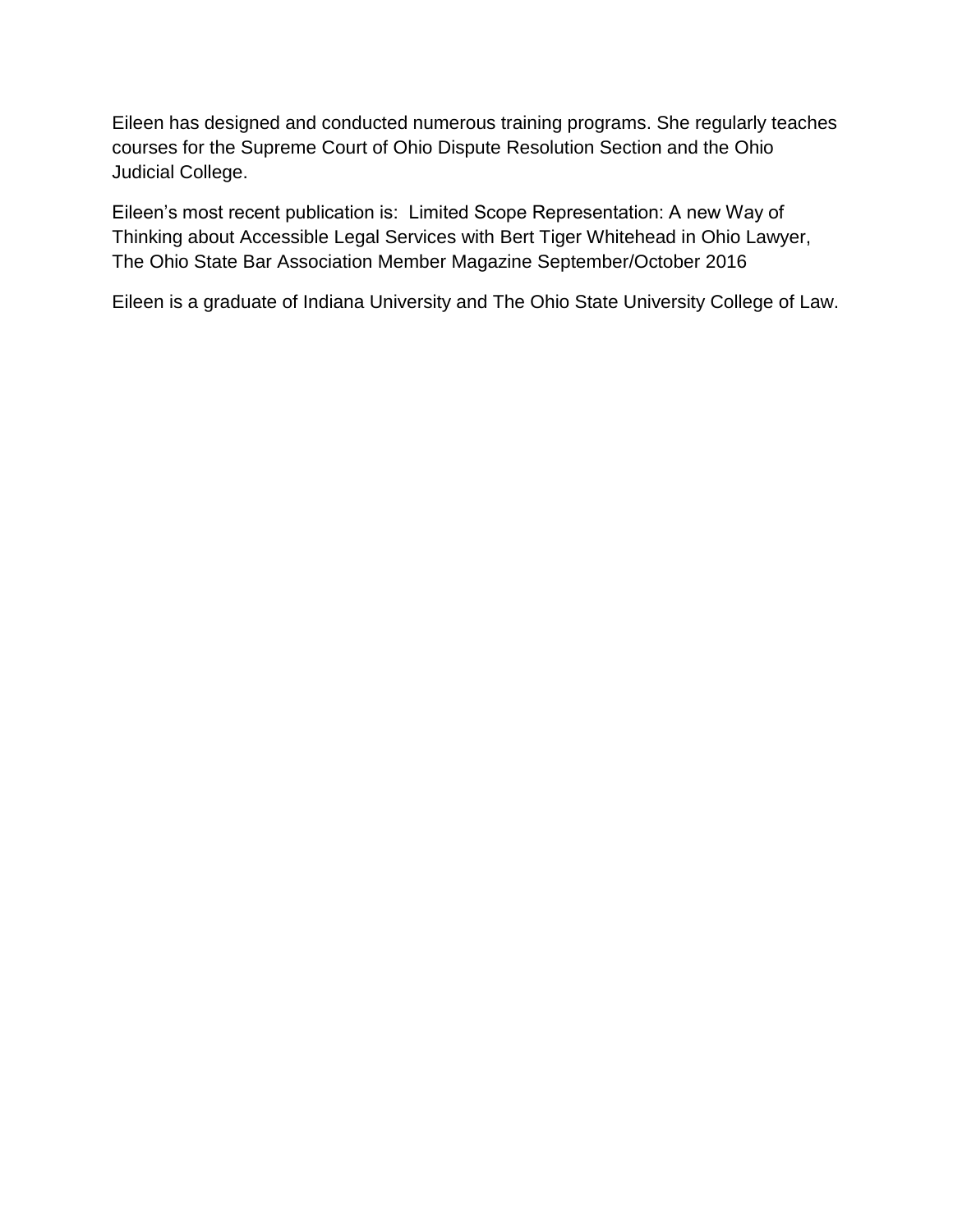

VOL. 12 NO. 7 JULY 2017



### **Meet Victoria Brenner, President of the Minnesota Chapter**

Victoria Brenner practices family law and lawyer's professional responsibility. She is also a Rule 114 Mediator and Qualified Neutral. She is a partner with the St. Paul law firm of Collins, Buckley, Sauntry & Haugh. Victoria is a proud alumna of the first class to graduate from the University of St. Thomas School of Law, where she was encouraged to practice law in a holistic way and to give back to the bar and the community through professionalism and voluntarism. Victoria is an active member of the Minnesota AFCC Chapter whose mission is to minimize the negative impact of divorce and separation on the parties and their children. This organization ties with her view and approach to family law. Ms. Brenner handles custody, parenting time, child support, orders for protection, alimony, divorce, post-divorce in the wide spectrum of modest to high asset cases.

Prior to attending law school, Victoria taught grade school and English as a Second Language in Russia. Upon her return to the U.S., she worked at AFS Intercultural Programs, an international education exchange program.

While in law school, Victoria helped found the St. Thomas Student Chapter of the Minnesota Justice Foundation and served on the State Board for MJF. She was also a founding member of the University of St. Thomas Day of Service and did many other volunteer activities. She worked as a certified student attorney for the Minnesota Indian Women's Resource Center's Legal Department where she assisted survivors of domestic abuse with their legal needs.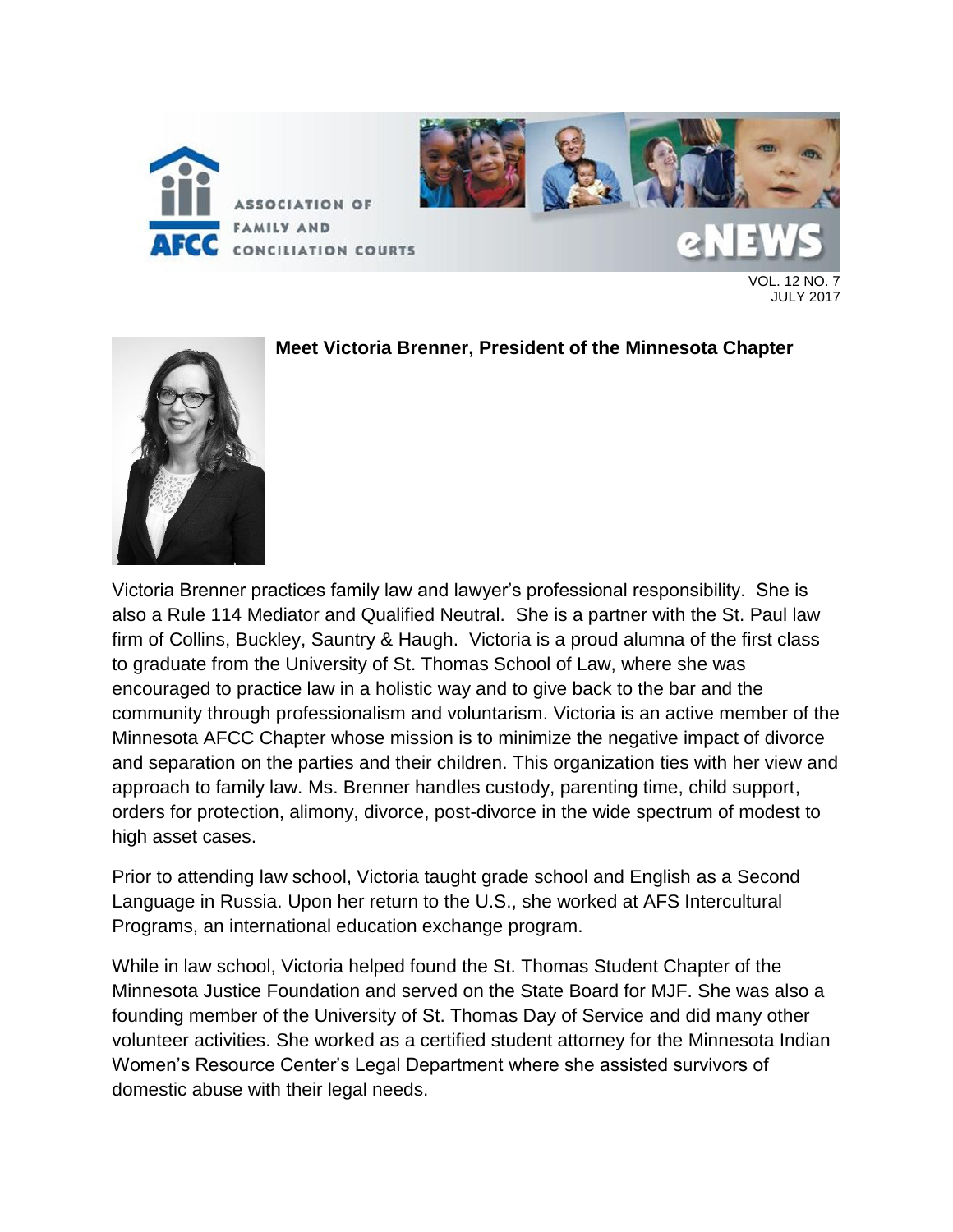Following law school, Victoria served as law clerk to the Honorable Joseph F. Chase in Olmsted County and then to the Honoroable Denise D. Reilly in Hennepin County.

Victoria serves as Chair to the Minnesota Justice Foundation, as a delegate for the Ramsey County Bar Association to the Minnesota State Bar Association Assembly. She has served on the AFCC-MN Annual Conference Planning and Sponsorship Committees for the past three years. She volunteers in many pursuits such as the Hennepin County Limited Scope Legal Services Program and for Tubman/Chrysalis.

She has written and presented Continuing Legal Education courses on Divorces involving Closely Held Businesses, Spousal Maintenance and Attorney Ethics. Victoria also coaches children in the Minnesota Youth Ski League.